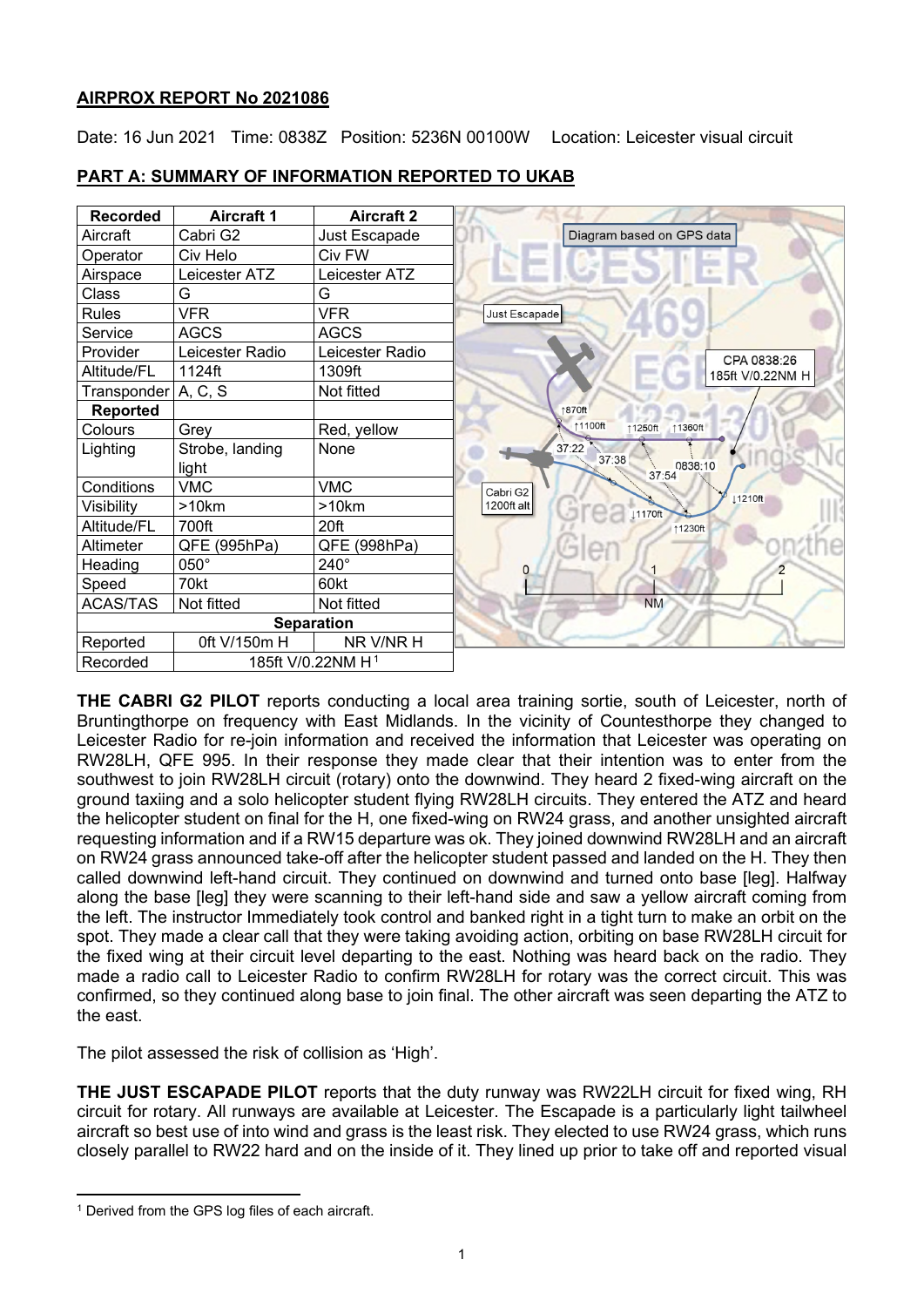with the rotary. When the rotary was clear, they took-off and departed with a smooth left-hand climbout.

The pilot assessed the risk of collision as 'Low'.

**THE LEICESTER AIR/GROUND OPERATOR** reports that, from their knowledge and observation, [the Just Escapade] took-off from RW24. As far as they remember, RW28 was in use and the pilot chose to take-off from the grass runway. From what they remember hearing on the radio, a helicopter [pilot] chose to make an orbit in order to maintain separation. As far as they were aware, that was the end of the situation.

### **Factual Background**

The weather at East Midlands airport was recorded as follows:

METAR EGNX 160850Z 21008KT 160V250 CAVOK 20/12 Q1011=

### **Analysis and Investigation**

### **UKAB Secretariat**

Analysis of the NATS radar replay and GPS data files for both aircraft was undertaken, which showed the Cabri G2 joining the downwind leg of Leicester RW28LH (rotary) circuit from the southwest, in accordance with the Cabri G2 pilot's report. The helicopter joined the circuit at approximately 1200ft and remained at that altitude (+ 30ft) up until CPA. The Just Escapade was only detected by the NATS radars for 2, non-consecutive, radar sweeps prior to CPA. These radar detections were primary-only returns (the Escapade was not equipped with a transponder) and were not sufficiently stable for a CPA to be deduced. However, the GPS data provided by the Escapade pilot showed the aircraft taking-off from RW24, climbing and departing to the east, as reported by the pilot. After take-off, the Escapade pilot climbed continuously until after CPA, passing abeam the Cabri with a horizontal separation of 0.22NM and a vertical separation of +185ft.

The UK AIP[2](#page-1-0) entry for Leicester aerodrome (EGBG AD 2.22 Flight Procedures) states that '*The standard fix wing join is overhead. Aircraft should not descend below 1200 FT QFE on the deadside due to the helicopter circuit below at 700 FT QFE. Helicopters will join their circuit downwind*.' The Leicestershire Aero Club website, Airfield Information page<sup>[3](#page-1-1)</sup> states that the preferred join at Leicester is a standard overhead join (although it does not specifically state that this is for fixedwing aircraft) and includes an instruction for pilots to *'…not fly below 1,200 ft QFE on the dead side to maintain separation from rotary traffic'*. The airfield elevation is ~470ft and circuit heights are 700ft QFE (~1170ft alt) for rotary traffic and 1000ft QFE (~1470ft alt) for fixed-wing aircraft. Of note, the circuit direction for **RW28 for rotary traffic** is left-hand; the circuit direction for **RW24 for fixedwing traffic** is also left-hand.

The Cabri G2 and Just Escapade pilots shared an equal responsibility for collision avoidance and not to operate in such proximity to other aircraft as to create a collision hazard. [4](#page-1-2) An aircraft operated on or in the vicinity of an aerodrome shall conform with or avoid the pattern of traffic formed by other aircraft in operation. [5](#page-1-3)

## **Leicester Airport Safety Investigation**

It appears the [Just Escapade pilot] used an alternative runway to the duty runway. However, as all runways are available this is acceptable. It is apparent that [the Just Escapade pilot] never became

<span id="page-1-0"></span><sup>2</sup> <https://www.aurora.nats.co.uk/htmlAIP/Publications/2021-09-09-AIRAC/html/index-en-GB.html>

<span id="page-1-1"></span><sup>3</sup> <https://leicesterairport.com/airfield-information/aerodrome-information/>

<span id="page-1-2"></span><sup>4</sup> (UK) SERA.3205 Proximity.

<span id="page-1-3"></span> $5$  (UK) SERA.3225 Operation on and in the Vicinity of an Aerodrome.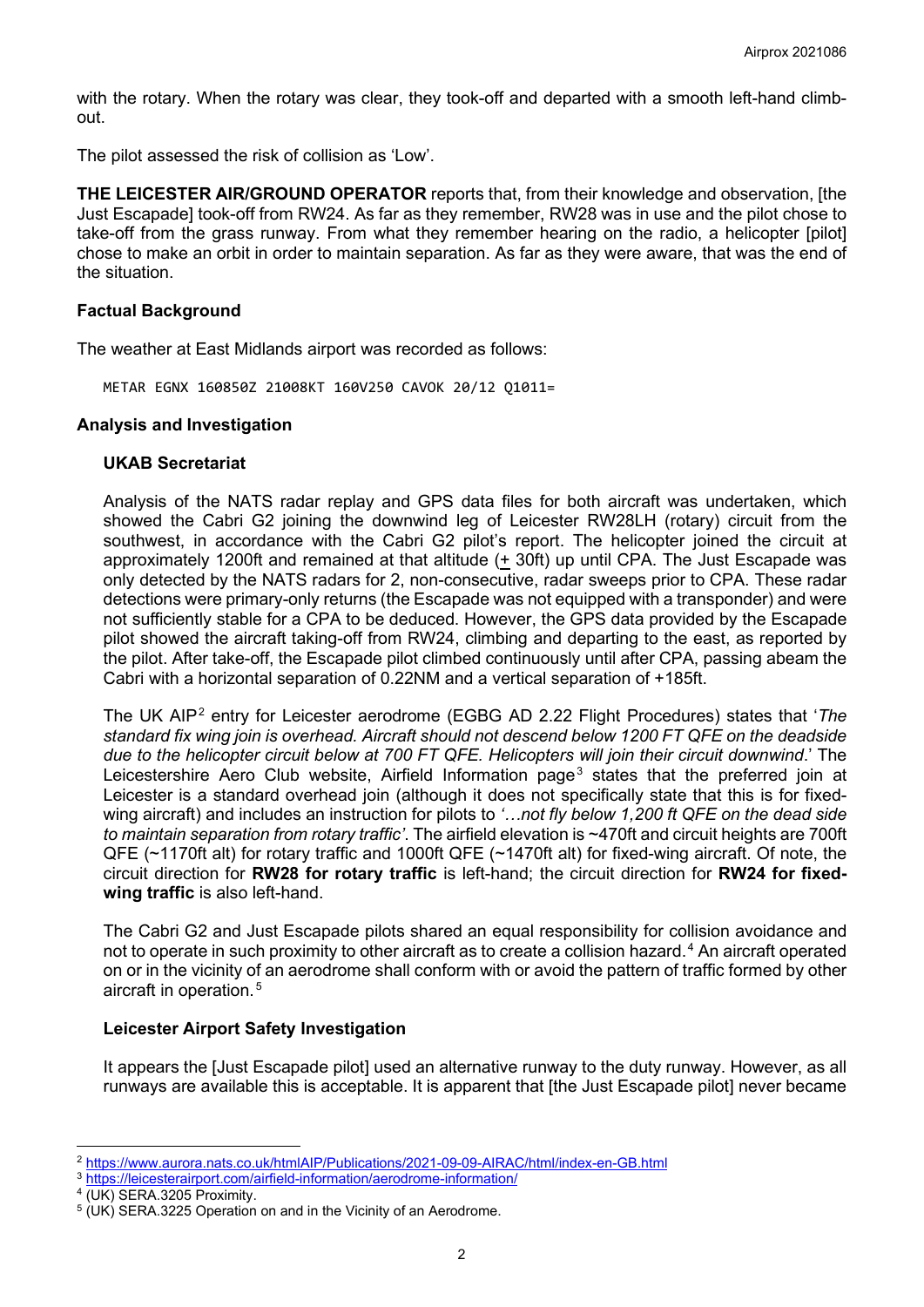visual with [the Cabri G2] but was visual with the helicopter taxiing on the grass runway. A discussion with ithe Just Escapade pilot has since been undertaken regarding the use of non-duty runways.

### **Summary**

An Airprox was reported when a Cabri G2 and a Just Escapade flew into proximity in the Leicester visual circuit at 0838Z on Wednesday 16<sup>th</sup> June 2021. Both pilots were operating under VFR in VMC and both pilots were in receipt of an Air Ground Communications Service from Leicester Radio.

### **PART B: SUMMARY OF THE BOARD'S DISCUSSIONS**

Information available consisted of reports from both pilots, radar photographs/video recordings, GPS log files from both pilots, a report from the air/ground operator involved and a report from the appropriate operating authority. Relevant contributory factors mentioned during the Board's discussions are highlighted within the text in bold, with the numbers referring to the Contributory Factors table displayed in Part C.

The Board first considered the actions of the Cabri G2 pilot and noted that they had joined the rotary circuit for the duty runway at Leicester in the recommended manner. There then followed a wide-ranging discussion on the use of all runways at Leicester and the fact that the airfield is 'uncontrolled', thus placing the onus on pilots to ensure that they have full situational awareness at all times. Members recalled previous Airprox at Leicester where the use of opposite direction circuits for rotary- and fixedwing aircraft, coupled with the availability of all runways at all times, had been a factor. Indeed, the Board made a Safety Recommendation in July 2016 (Airprox 2016068) that Leicester Aerodrome review their circuit procedures, leading to an increase in the vertical separation for rotary- and fixedwing circuits. However, the Board noted that this increased vertical separation cannot procedurally deconflict departing fixed-wing aircraft climbing through the level of the rotary-wing circuit. Returning to the Airprox itself, the Board agreed that the Cabri G2 pilot had joined the RW28LH (rotary) circuit and gained adequate situational awareness of the aircraft operating on the airfield. The Board also agreed that they were aware of the Escapade departing from RW24 grass but were probably unaware of its pilot's intentions to make a left-hand turn and depart to the east. Fortunately, the Cabri G2 instructor had spotted the Escapade in time to take action to maintain separation by conducting an orbit on baseleg.

Turning to the actions of the Just Escapade pilot, the Board judged that they had not had full situational awareness of all the aircraft operating in or around the Leicester circuit. Members were unsure if they had believed the duty runway to be RW22 at the time, or if they had assumed this *post-hoc* because they had elected to use RW24 for their departure. $^6$  $^6$  In any case, members felt that the Just Escapade pilot had not fully considered the impact of their intentions to depart to the east from RW24 grass on other circuit traffic and had, therefore, not conformed with or avoided the pattern of traffic formed by the Cabri G2 (**CF1**, **CF2**). Furthermore, the Board concluded from the Escapade pilot's report that they had only been aware of one helicopter (operating to the 'H') and that they had therefore not had any situational awareness of the Cabri G2 downwind in the rotary circuit for RW28 (**CF3**). Members noted that the Cabri G2 pilot had announced that they had been downwind after the Escapade pilot had announced their take-off from RW24 grass and concluded that the Escapade pilot had not assimilated the presence of the Cabri G2 and therefore that their intended departure might bring them into conflict with that helicopter (**CF4**). This had left the Escapade pilot relying on their lookout to detect conflicting traffic, and the Board agreed that the Escapade pilot had not sighted the Cabri G2 (**CF5**).

The Board then briefly considered the actions of the Leicester Air/Ground Operator and quickly agreed that they had passed the correct airfield information to the pilots operating on the airfield and in the circuit(s), and that there had been no requirement for them to interject.

<span id="page-2-0"></span> $6$  Post-Board note – the Just Escapade pilot subsequently informed the UKAB that they had flown from Leicester numerous times in the days prior to the Airprox, where the duty runway had predominantly been RW22, and they confirmed that they may have been mistaken in their recall of the duty runway on the day of the Airprox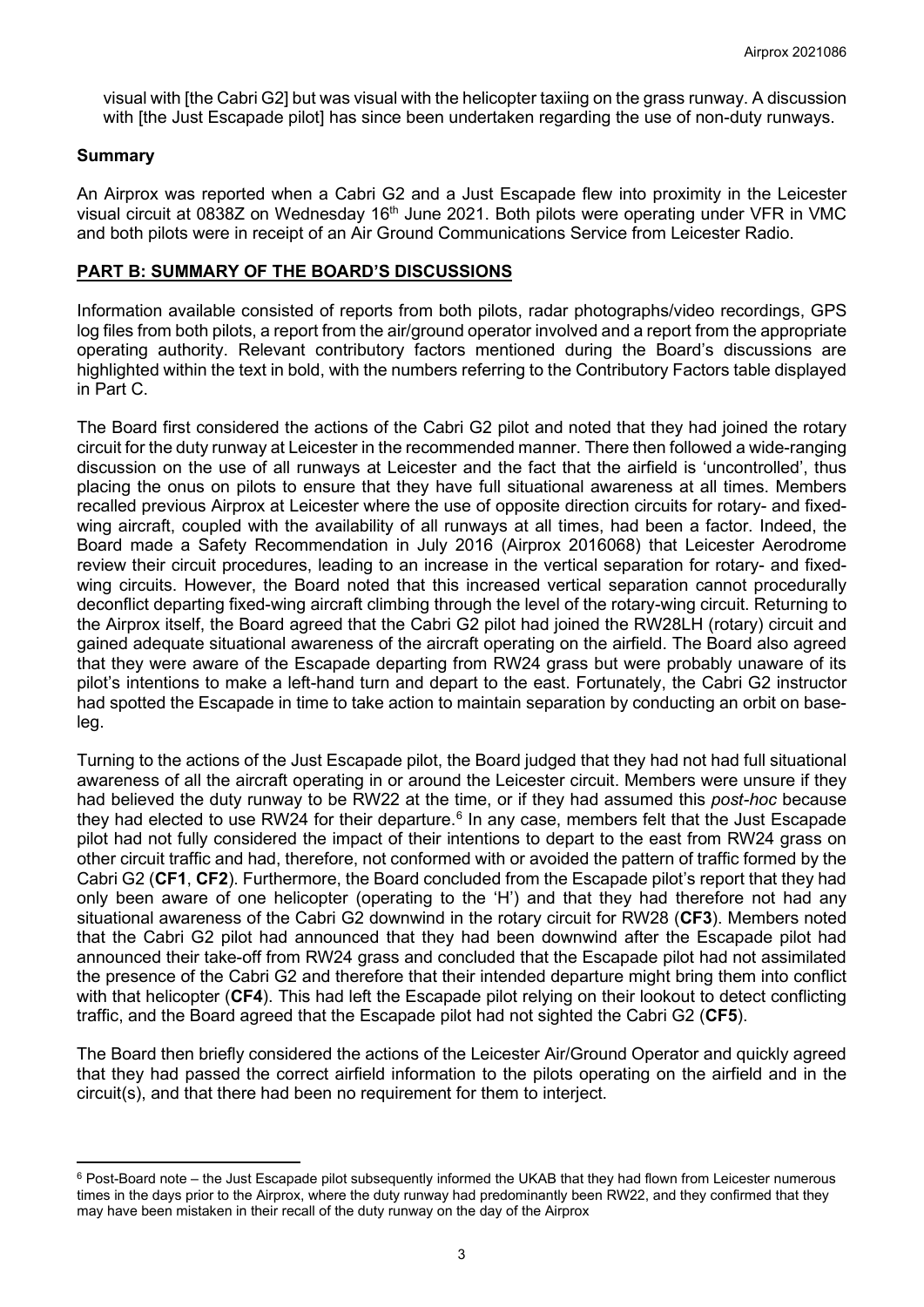Finally, the Board considered the risk involved in this event. Members returned to the subject of the complex operating environment at Leicester – all runways available at all times – and felt that, whilst this had not increased the risk of this Airprox, it had increased the likelihood of an Airprox occurring. The Board did note, however, that events such as this are not commonly reported at Leicester and that therefore, for the most part, Leicester operations appear to function as intended. In this case, the joining Cabri G2 pilot had sighted the Escapade early enough to be able to take action to maintain separation from the departing fixed-wing and so the Board agreed that, whilst safety had clearly been reduced, there had been no actual risk of collision. Accordingly, a Risk Category C was assigned to this event.

## **PART C: ASSESSMENT OF CONTRIBUTORY FACTORS AND RISK**

## Contributory Factors:

|                | 2021086                                                        |                                                      |                                                                                                     |                                                                      |  |  |
|----------------|----------------------------------------------------------------|------------------------------------------------------|-----------------------------------------------------------------------------------------------------|----------------------------------------------------------------------|--|--|
| CF.            | <b>Factor</b>                                                  | <b>Description</b>                                   | <b>ECCAIRS Amplification</b>                                                                        | <b>UKAB Amplification</b>                                            |  |  |
|                | <b>Flight Elements</b>                                         |                                                      |                                                                                                     |                                                                      |  |  |
|                | <b>• Tactical Planning and Execution</b>                       |                                                      |                                                                                                     |                                                                      |  |  |
| 1              | Human Factors                                                  | • Monitoring of Environment                          | Events involving flight crew not to<br>appropriately monitoring the<br>environment                  | Did not avoid/conform with the<br>pattern of traffic already formed  |  |  |
| $\overline{2}$ | <b>Human Factors</b>                                           | • Pre-flight briefing and flight<br>preparation      | An event involving incorrect, poor<br>or insufficient pre-flight briefing                           |                                                                      |  |  |
|                | • Situational Awareness of the Conflicting Aircraft and Action |                                                      |                                                                                                     |                                                                      |  |  |
| 3              | Contextual                                                     | • Situational Awareness and<br><b>Sensory Events</b> | Events involving a flight crew's<br>awareness and perception of<br>situations                       | Pilot had no, late or only generic,<br><b>Situational Awareness</b>  |  |  |
| 4              | <b>Human Factors</b>                                           | • Understanding/Comprehension                        | Events involving flight crew that did<br>not understand or comprehend a<br>situation or instruction | Pilot did not assimilate conflict<br>information                     |  |  |
|                | • See and Avoid                                                |                                                      |                                                                                                     |                                                                      |  |  |
| 5              | <b>Human Factors</b>                                           | • Monitoring of Other Aircraft                       | Events involving flight crew not<br>fully monitoring another aircraft                               | Non-sighting or effectively a non-<br>sighting by one or both pilots |  |  |

Degree of Risk: C

#### Safety Barrier Assessment<sup>[7](#page-3-0)</sup>

In assessing the effectiveness of the safety barriers associated with this incident, the Board concluded that the key factors had been that:

## **Ground Elements:**

**Situational Awareness of the Confliction and Action** were assessed as **not used** because both pilots were in receipt of an AGCS from the Leicester Air/Ground Operator.

## **Flight Elements:**

**Tactical Planning and Execution** was assessed as **ineffective** because the Just Escapade pilot, on selecting the use of a non-duty runway for their departure (which they were entitled to do) did not fully consider the implications of their departure routing on traffic in other circuits.

**Situational Awareness of the Conflicting Aircraft and Action** were assessed as **ineffective** because the Just Escapade pilot did not have any situational awareness of the presence of the Cabri G2 and therefore had not assimilated that their departure from RW24 grass (left-hand circuit

<span id="page-3-0"></span> $7$  The UK Airprox Board scheme for assessing the Availability, Functionality and Effectiveness of safety barriers can be found on the [UKAB Website.](http://www.airproxboard.org.uk/Learn-more/Airprox-Barrier-Assessment/)